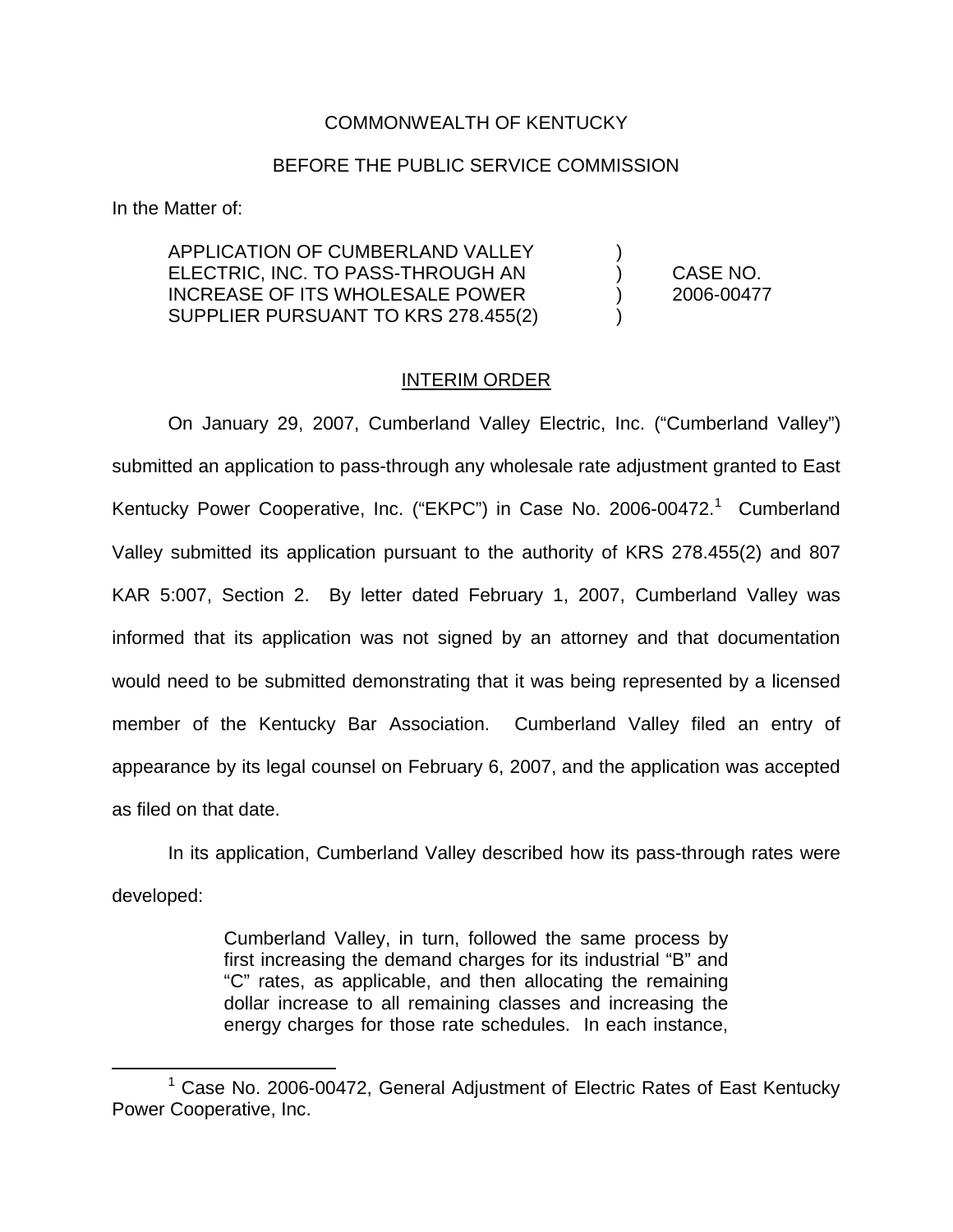the retail rates for a particular class have been developed in a manner that is consistent with the method proposed by EKPC. The proposed rate design structure at retail does not change the rate design currently in effect and is consistent with the rate design methodology used at wholesale.<sup>2</sup>

In support of its proposed pass-through methodology, Cumberland Valley stated that each Member System must recover the dollar increase from the new wholesale rates and that it is important to implement retail rates that mirror the change at wholesale, while still complying with the proportionality and rate design requirements. $3$  It further states that EKPC and the Member Systems understand that a "pure" proportional increase at retail would result in increases to customer, demand, and energy charges, but it does not agree that strict adherence to the existing proportion of revenue at retail by these components is reasonable. In support of this position it stated, for example, that EKPC and the Member Systems cannot justify a change to the customer charge as EKPC's proposed wholesale rate increase has no relationship to customer cost because EKPC has not proposed an increase in its substation or metering point charge. $4$ 

Cumberland Valley argues that KRS 278.455(2) explicitly recognizes "proportional" allocation without stating a specific method and, that it is reasonable for it to maintain the rate design relationship from wholesale to retail that has existed for a number of years.

<sup>2</sup> Application at 2.

 $3$  Response to the Commission Staff's First Data Request dated March 12, 2007, Item 2(b).

 $4$  Id.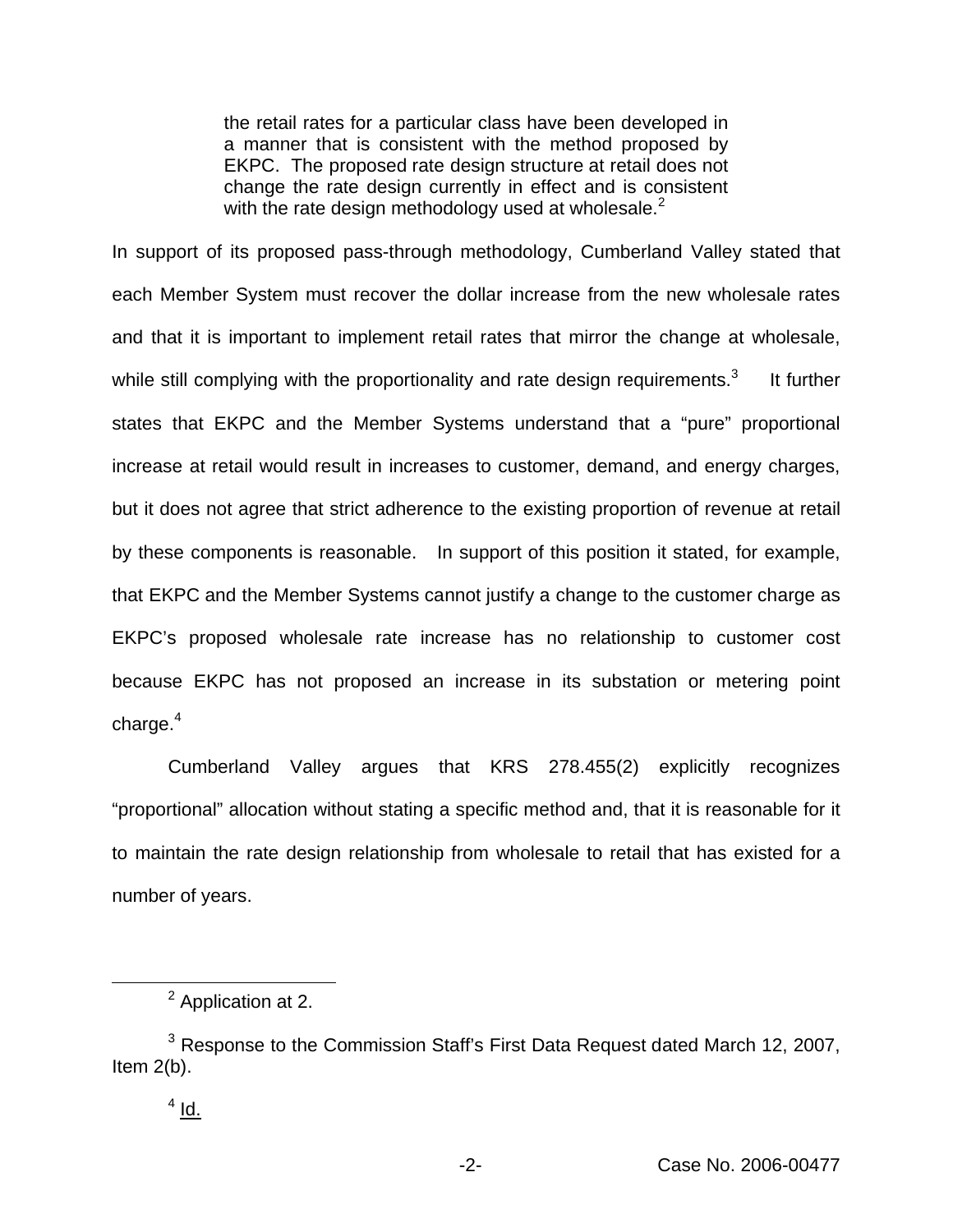Cumberland Valley also provided comparative analyses of its present and proposed revenues that reflected the percentage that each rate schedule or class represented of the total revenues and that reflected the percentage that each component of the base rates within each rate schedule or class represented of the total base rate revenues.<sup>5</sup>

KRS 278.455(2) provides that a distribution cooperative may change its rates to reflect a change in the rate of its wholesale supplier if the effects of an increase or decrease are allocated to each class and within each tariff on a proportional basis that will result in no change in the rate design currently in effect. Further, 807 KAR 5:007, Section 2(2), provides that the distribution cooperative shall file an analysis demonstrating that the rate change does not alter the rate design currently in effect and the revenue change has been allocated to each class and within each tariff on a proportional basis.

The Commission has reviewed the approach proposed by Cumberland Valley to pass-through any increases in the wholesale rates from EKPC and to allocate any increases to its retail rates. Based upon this review, the Commission finds that Cumberland Valley's approach does not comply with the provisions of KRS 278.455(2) and 807 KAR 5:007, Section 2(2), and therefore it should be rejected. Both the statute and administrative regulation are quite clear that the allocation of the wholesale rate increase must not change the retail rate design currently in effect and that the wholesale rate increase must be allocated to each retail class and within each retail tariff on a proportional basis. There is no provision in either KRS 278.455 or 807 KAR 5:007

 $<sup>5</sup>$  ld., Item 3(a).</sup>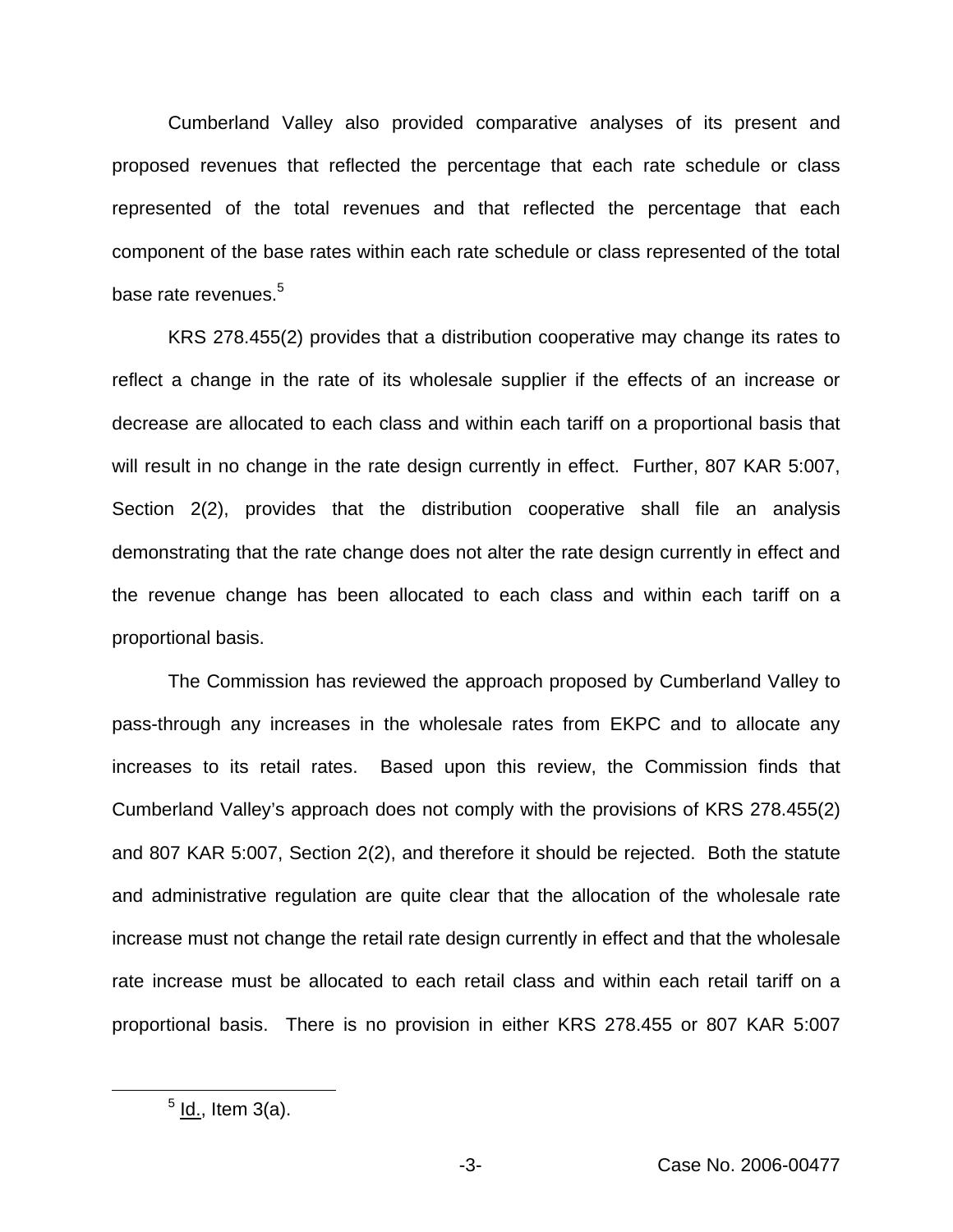requiring that there be a correlation between the proposed wholesale rate design and the proposed retail rate design. Moreover, there is no provision or requirement that the process utilized to develop the wholesale rates must be followed or duplicated in the retail rates.

What is required is an allocation of the wholesale rate increase to the retail rates, on a proportional basis to each retail class and within each retail tariff, in a manner that does not change the existing distribution cooperative rate design. Contrary to the arguments of Cumberland Valley and EKPC, the Commission finds that the statute and administrative regulation require the distribution cooperative to follow a "strict adherence" to the existing proportion of revenues at retail, by rate mechanism component. Cumberland Valley and EKPC have offered no evidence supporting their contention that the pass-through at retail must follow the proposed wholesale rate design process in a proportional manner.

The Commission today has issued an Order in Case No. 2006-00472 authorizing an interim \$19.0 million annualized increase in EKPC's wholesale rates, subject to refund, which becomes effective for service rendered on and after April 1, 2007. Cumberland Valley's share of this interim increase is \$863,878. A post-hearing data response filed by EKPC in Case No. 2006-00472 on March 27, 2007<sup>6</sup> included the determination of Cumberland Valley's rates reflecting the \$863,878 interim increase. However, those rates were developed using the same approach Cumberland Valley submitted with its application. As the Commission has found that approach should be

<sup>6</sup> Case No. 2006-00472, Responses to Commission Staff's Data Request at Hearing on March 22, 2007, Item 2(b), Case No. 2006-00477, Attachments 1 and 2.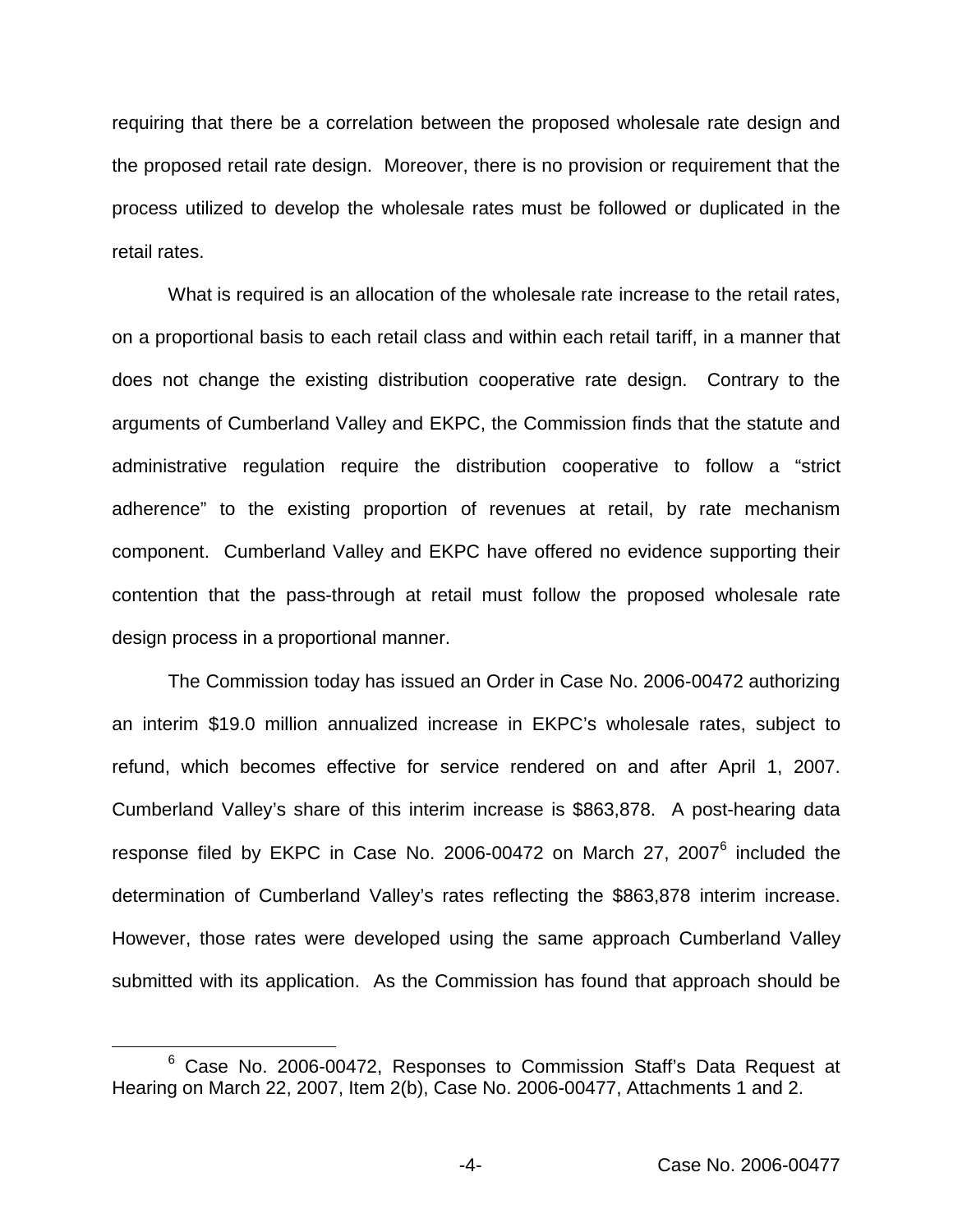rejected, the rates submitted for Cumberland Valley on March 27, 2007 should also be rejected. Under the provisions of KRS 278.455(2), the change in Cumberland Valley's retail rates to reflect this increase must become effective for service rendered on and after April 1, 2007.

IT IS THEREFORE ORDERED that:

1. The approach proposed by Cumberland Valley to allocate its portion of any increase in the wholesale rates authorized in Case No. 2006-00472 is rejected.

2. The proposed rates submitted with Cumberland Valley's application and the revised rates provided in a post-hearing data response in Case No. 2006-00472 are not consistent with the provisions of KRS 278.455 and 807 KAR 5:007 and are denied.

3. Cumberland Valley shall develop retail rates that allocate the \$863,878 interim increase in wholesale rates authorized for EKPC on a proportional basis consistent with the requirements of KRS 278.455(2) and 807 KAR 5:007, Section 2(2).

4. Cumberland Valley shall file these new interim retail rates with the Commission within 10 days of the date of this Order.

5. Cumberland Valley shall submit within 10 days of the date of this Order analyses which demonstrate the interim increase has been allocated on a proportional basis to each class and within each tariff, in a manner that does not change Cumberland Valley's existing rate design. The analyses shall follow the format required in the Commission Staff's First Data Request dated March 12, 2007, Item 3(a)(1) and 3(a)(2). The analyses are to be provided in both hard copy and electronic Excel formats. The electronic analyses shall be provided on either CD-ROM or diskette with all formulas intact.

-5- Case No. 2006-00477